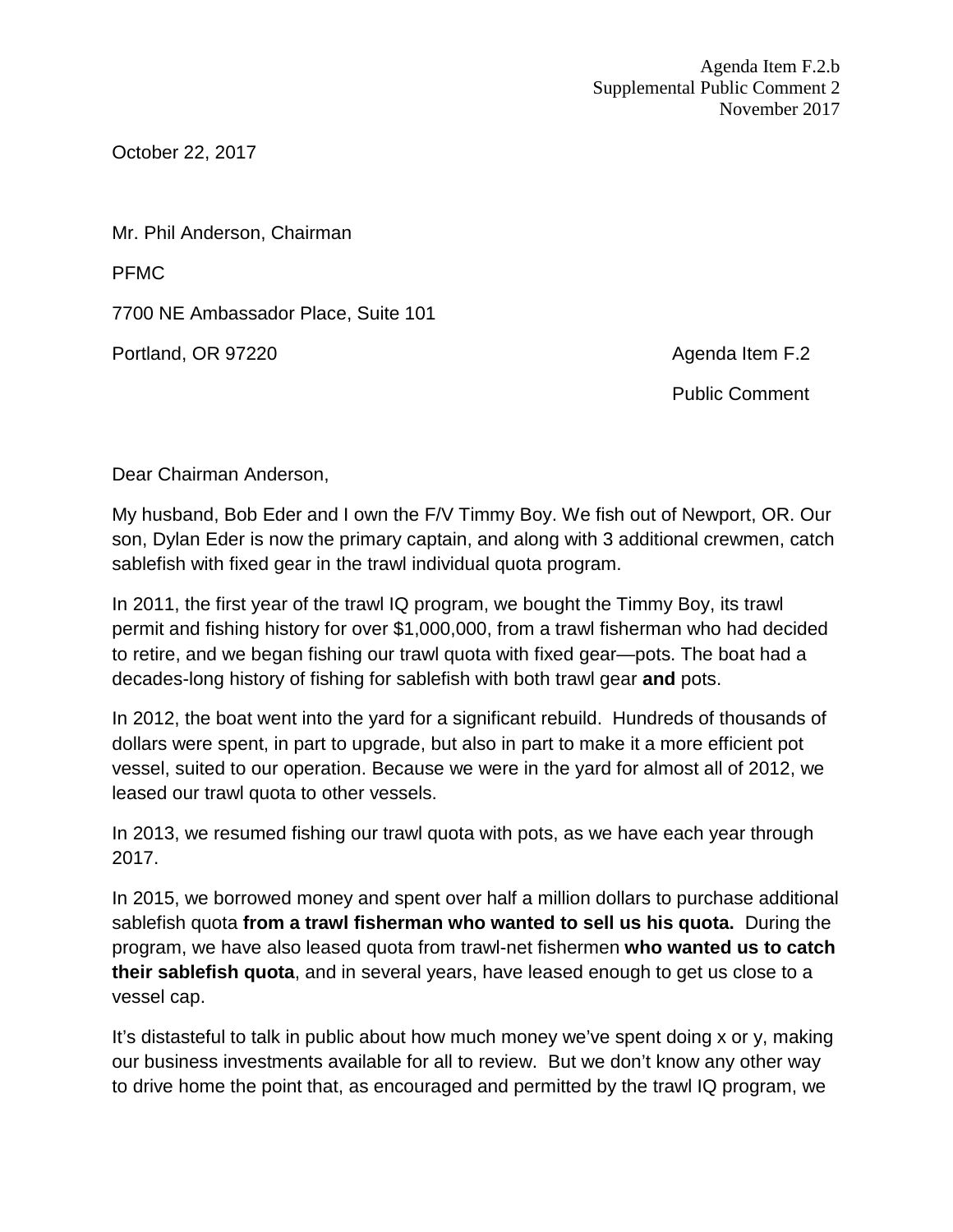have made a significant financial investment. We haven't built a new home or a vacation home. We haven't purchased additional vessels. We've reinvested in our business and bought a revocable privilege to access a public resource. And in doing so, like other trawl quota fishermen using fixed gear, we've followed both the rules and the intent of the program.

We're now confronted with demands from the trawl net fishermen and processors to limit the amount of sablefish that can be caught with fixed gear.

We would point out that over the last 7 years, sablefish has been freely available for lease, and subsequently, for purchase, in the market place. **Frankly, trawl net fishermen are now seeking to take, by regulation, that which they have chosen not to lease or buy.**

However, understanding that this is a trawl IQ program, we've made several suggestions to limit gear switching, as well as suggest a way to make more fish available to all. We've requested a control date be set, after which participation in the gear switching program may not be counted under any future regulation. The Council has acted on this request.

We've also suggested removing the line at 36 degrees, and making that sablefish quota available coast -wide. It bears repeating that last year, in 2016, less than 200,000 pounds of 1.3 million pounds of quota were caught in the south, and to date, only 222,000 pounds of 1.6 million pounds of quota have been caught this year. Making the quota available to all fishermen in the north and south should calm the complaints from trawl net fishermen that "There's not enough sablefish available for us to catch our Dover," and who say, (incorrectly) that it is because of gear switching.

Please note: We are strongly opposed to the suggestions that would set a limit on the percentage of the quota that can be caught only by trawl gear, or by fixed gear. Limiting the quota to a percentage that can only be caught with one gear type or another— that creates a race for fish, at the beginning of the year, when the weather is the worst. It's a safety risk that this program was intended to avoid.

We also strongly oppose dividing quota such that a percentage of what we own or lease must be caught with trawl gear. We suppose that could work for you if you only fished with trawl nets, or if you owned more than one vessel, and one vessel fished with trawl gear and the other with fixed gear. But that isn't the case in 95% of the vessel operations using fixed gear.

We think setting a control date and making more fish available will address any perceived problems. However, if the Council decides to further limit effort, we offer this idea: create a fixed gear endorsement for the trawl permit. How would this work? Here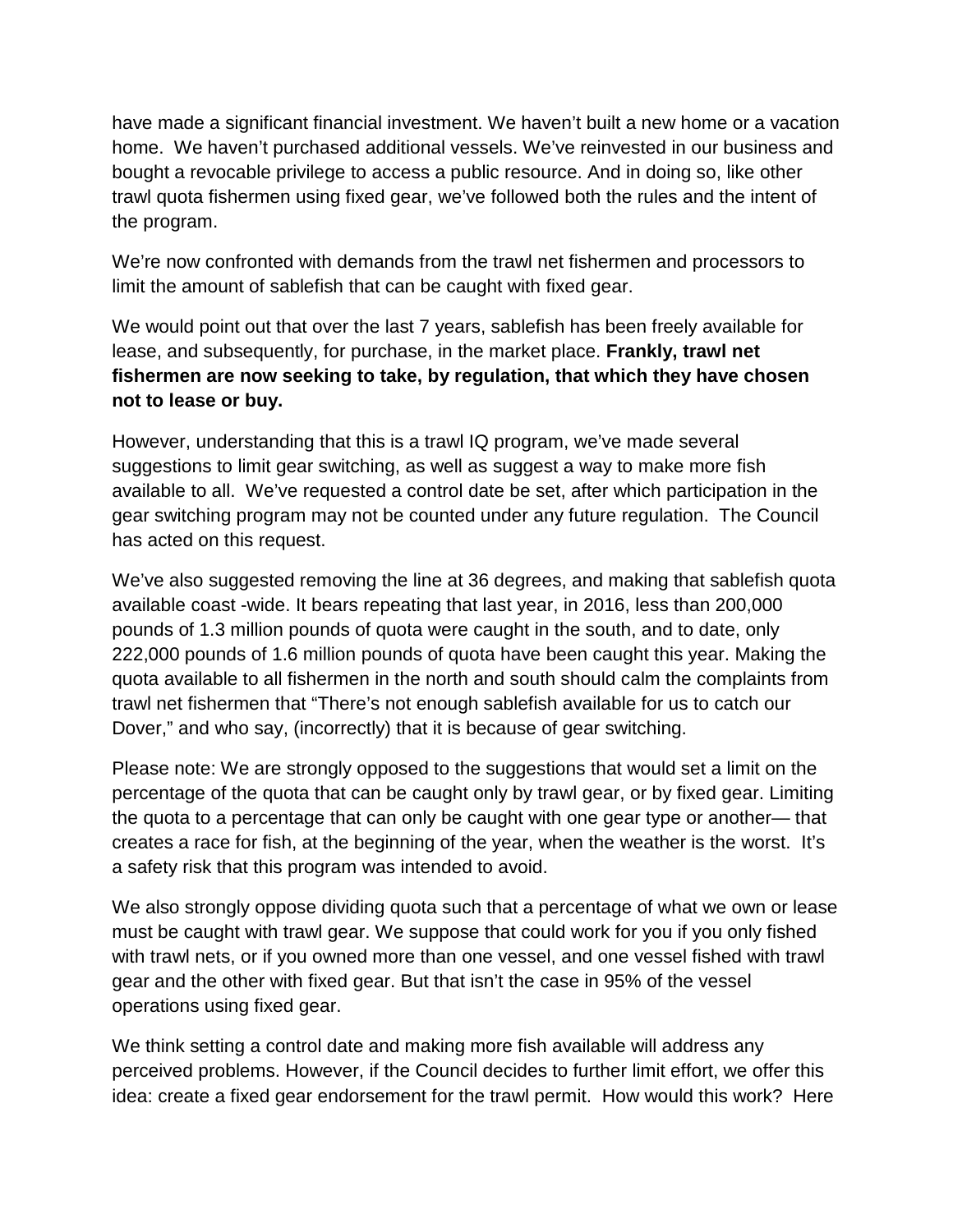are some basic outlines of a program that would significantly limit participation and curtail growth. It would incorporate the principle that apportionment of quota is based primarily on production history.

## 1. Establish a gear endorsement for FG on the trawl permit

There's precedent for this—for example, limited entry trawl permits are already endorsed for trawl gear, and adding fixed gear to the permit can be done relatively easily and inexpensively. NMFS has indicated that an endorsement on a permit is easier to do and is far less expensive and/or complicated than trying to assign a percentage of quota share that could be caught with fixed gear or limited to trawl.

2. Establish a threshold of participation for a permit to qualify for a gear endorsement i.e. 70,000 pounds in any one, two, or three years during 2011-2017 or a total of 250,000 pounds from 2011-2017. The intent is to include those fishermen with significant investment and participation in the fishery. (The poundage in this example is for illustration only; it would be based on a percent of the total quota).

3. A trawl permit that qualifies for a fixed gear (FG) endorsement would continue to be able to land up to the maximum of any one year's landings. In other words, if the maximum pounds of sablefish you've landed is 100,000 pounds in any one year during 2011-2017, that would be the poundage limitation on your FG endorsed permit. Stacking of permits would also be allowed, up to a vessel cap.

4. A trawl permit endorsed for FG can continue to lease sablefish from trawl fishermen, up to their maximum catch of any previous year. For example: If you own 20,000 pounds of sablefish quota but have leased 90,000 additional pounds, and that is the most you have ever landed in one year of the program, you can continue to lease up to the maximum of any one year's landings.

5. A trawl permit endorsed with FG can be leased to a trawler who wishes to newly start fishing with FG, but a limit on the total pounds allowed to be fished with FG would still be the maximum poundage in any one year that qualified the original permit for the FG endorsement.

But before the Council considers any future limitation on gear switching, it is most important to note that this year, as of the date of this letter, **there is over 1.3 million pounds of sablefish quota still available to be caught in the NORTH.** It is unlikely that this year's trawl sablefish quota is going to be caught.